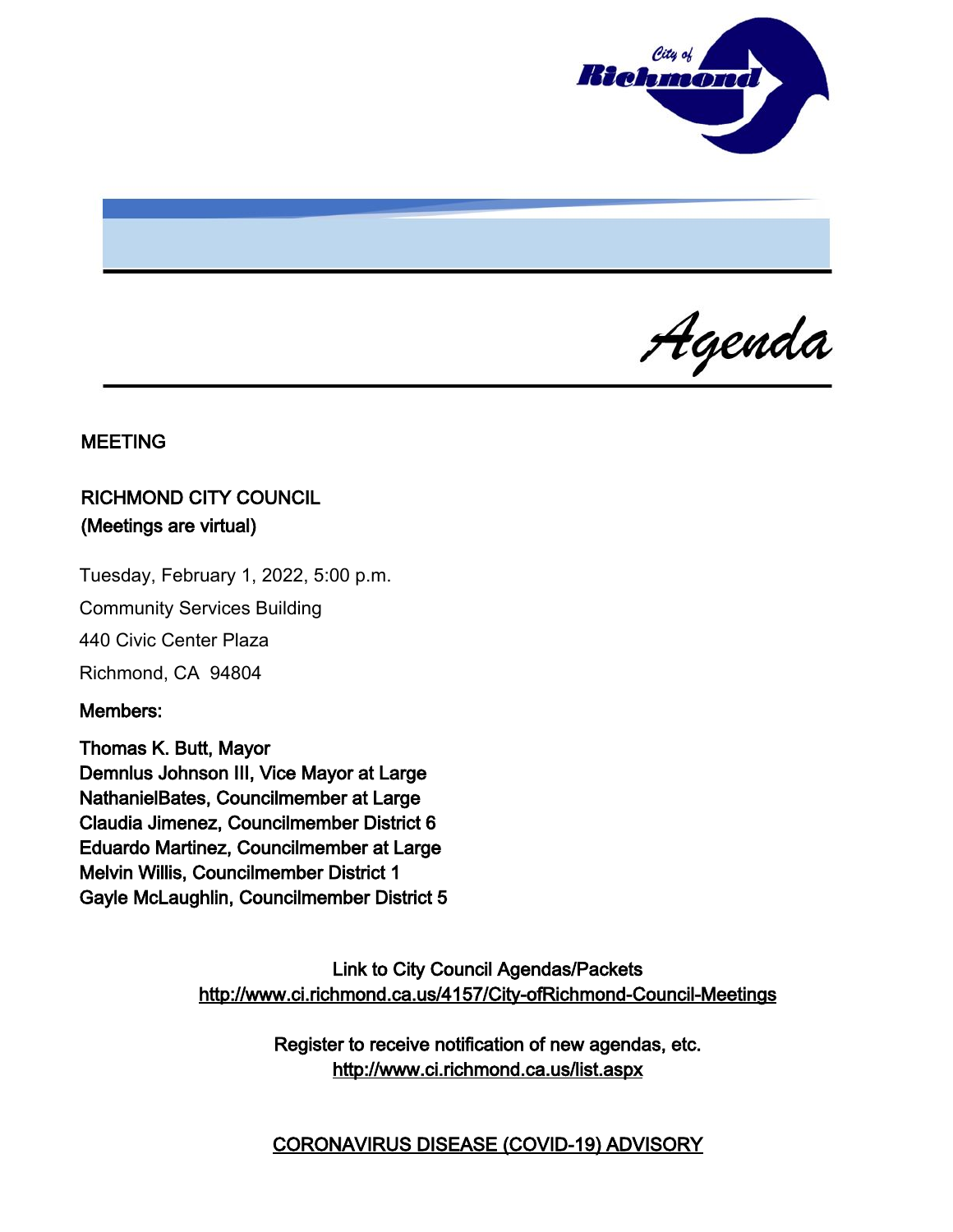PURSUANT to the Governor of the State of California's Assembly Bill 361 and in the interest of the public health and safety, attendance at the City of Richmond City Council meeting will be limited to Council members, essential City of Richmond staff, and members of the news media. Public comment will be confined to items appearing on the agenda and will be limited to the methods provided below.

## How to watch the meeting from home:

- 1. KCRT Comcast Channel 28 or AT&T Uverse Channel 99
- 2. Livestream online at <http://www.ci.richmond.ca.us/3178/KCRT-Live>

Public comment may be submitted by mail, eComment, email and/or Zoom video conference in the manner that follows, provided that no member of the public may submit more than one verbal comment per agenda item.

Via mail: received by 1:00 p.m. the day of the meeting, sent to 450 Civic Center Plaza, 3rd Floor, Office of the Clerk, Richmond, CA 94804.

Via eComments: eComments are available once an agenda is published. Locate the meeting in "upcoming meetings" and click the comment bubble icon. Click on the item you wish to comment on. eComments can be submitted when the agenda is published and until the conclusion of public comments for the agenda item. eComments can be viewed by the City Council and members of the public as they are submitted. Email your comment to [cityclerkdept@ci.richmond.ca.us](mailto:cityclerkdept@ci.richmond.ca.us) should you have difficulty submitting an eComment during a meeting.

Via email: to [cityclerkdept@ci.richmond.ca.us](mailto:cityclerkdept@ci.richmond.ca.us) by 1:00 p.m. the day of the meeting. Emails MUST contain in the subject line 1) public comments – Open Session prior to Closed Session; 2) public comments – Open Forum; or 3) public comments agenda item # [include the agenda item number]. All such email with correctly labeled subject lines will be posted on-line and emailed to the City Council before the meeting is called to order. Email received after 1:00 p.m. will be posted on-line following the meeting as part of the supplemental materials attached to the meeting minutes.

Via Zoom by video conference: for Open Session and City Council: Please click the link below to join the webinar:

https://zoom.us/j/99312205643?pwd=MDdqNnRmS2k4ZkRTOWhlUldQOUF1Zz09 Passcode: ccmeeting

By iPhone one-tap: US: +16699006833,,99312205643# or +13462487799,,99312205643# By Telephone: Dial (for higher quality, dial a number based on your current location): US: +1 669 900 6833 or +1 346 248 7799 or +1 253 215 8782 or +1 312 626 6799 or +1 929 205 6099 or +1 301 715 8592 Webinar ID: 993 1220 5643 International numbers available: <https://zoom.us/u/aehrwCgISx>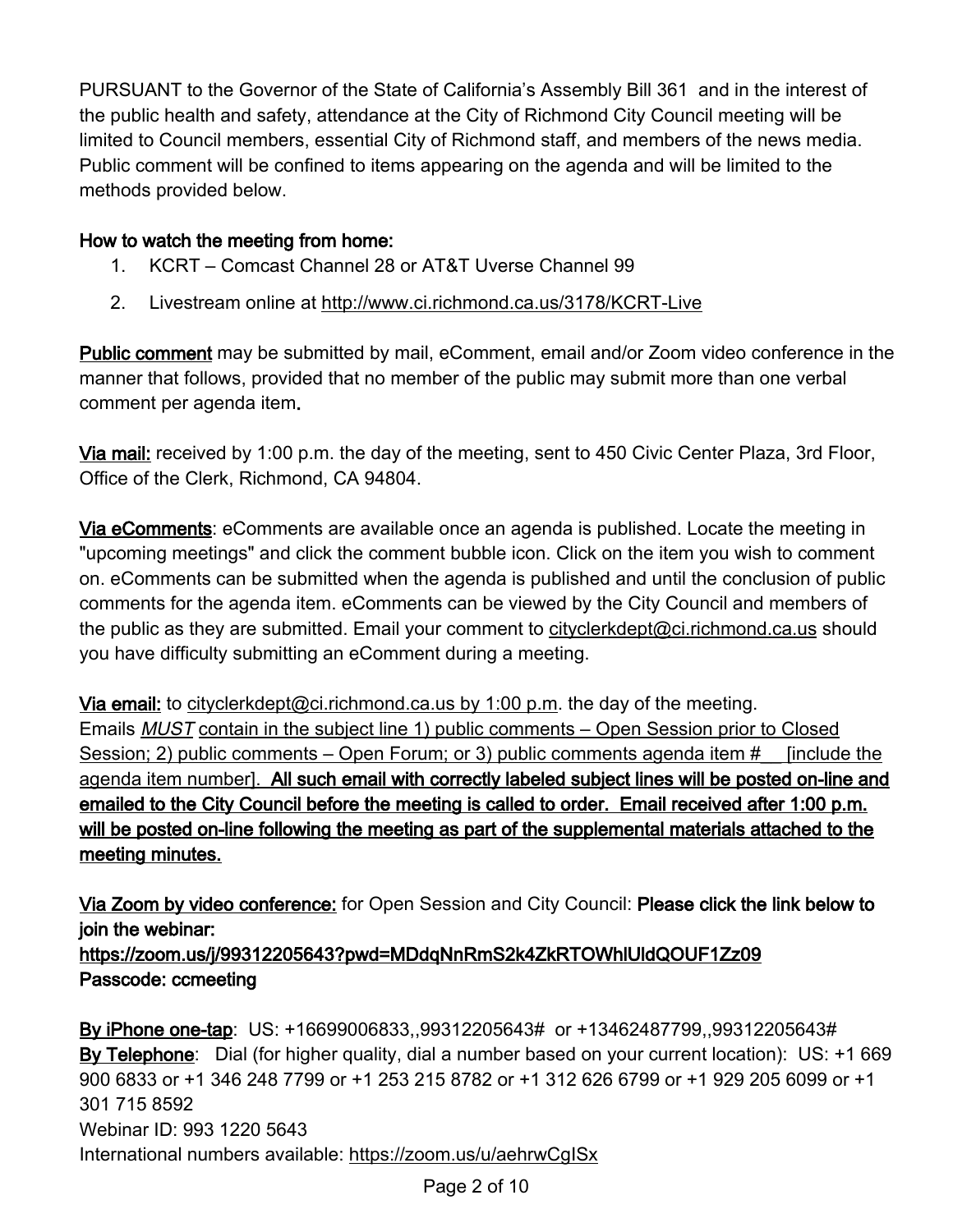To comment by video conference: click on the Participants button at the bottom of your screen and select the "Raise Your Hand" button to request to speak when Public Comment is being asked for. When called upon, press the unmute button. After the allotted time, you will then be re-muted. \*\*

To comment by phone: you will be prompted to "Raise Your Hand" by pressing "\*9" to request to speak when Public Comment is asked for. When called upon, you will be asked to unmuted by pressing \*6. After the allotted time, you will then be re-muted. Instructions of how to raise your hand by phone are available at:

[https://support.zoom.us/hc/en-us/articles/201362663 -Joining-a-meeting-by-phone.](https://support.zoom.us/hc/en-us/articles/201362663%20-Joining-a-meeting-by-phone.) \*\*

\*\*The mayor will announce the agenda item number and open public comment when appropriate.

# Open Forum for Public Comment:

Address the City Council on matters not listed on the agenda, items remaining on the consent calendar, reports from the city manager, public works director, sub-committee for reimagining task force, and police chief may do so under Open Forum.

The City cannot guarantee that its network and/or the site will be uninterrupted. To ensure that the City Council receives your comments, you are strongly encouraged to submit your comments in writing in advance of the meeting.

AB 361 Procedures in the Event of Technical Difficulties: In the event the meeting broadcast is disrupted, or if a technical issue on the agency's end disrupts public participation, the legislative body board cannot take any further action on the agenda until the technical issue is resolved.

Properly labeled public comments will be considered a public record, put into the official meeting record, available after the meeting as supplemental materials, and will be posted as an attachment to the meeting minutes when the minutes are posted: [http://www.ci.richmond.ca.us/Archive.aspx?AMID=31.](http://www.ci.richmond.ca.us/Archive.aspx?AMID=31)

# Procedures for Removing Items from the Consent Calendar:

Members of the public who request to remove an item from the consent calendar must first discuss the item with a staff member by phone or a back-and-forth email discussion, and state the name of the staff member when requesting removal of the item from the consent calendar.

Any member of the City Council who would like to remove an item from the consent calendar must notify the appropriate staff person and the City Clerk's Office prior to the meeting. Although members of the City Council are encouraged to ask questions and share concerns with staff ahead of the meeting, they are not required to do so.

The Clerk's Office must be informed of any requests to remove items from the Consent Calendar.

Items removed from the Consent Calendar shall be placed at the end of the agenda for Page 3 of 10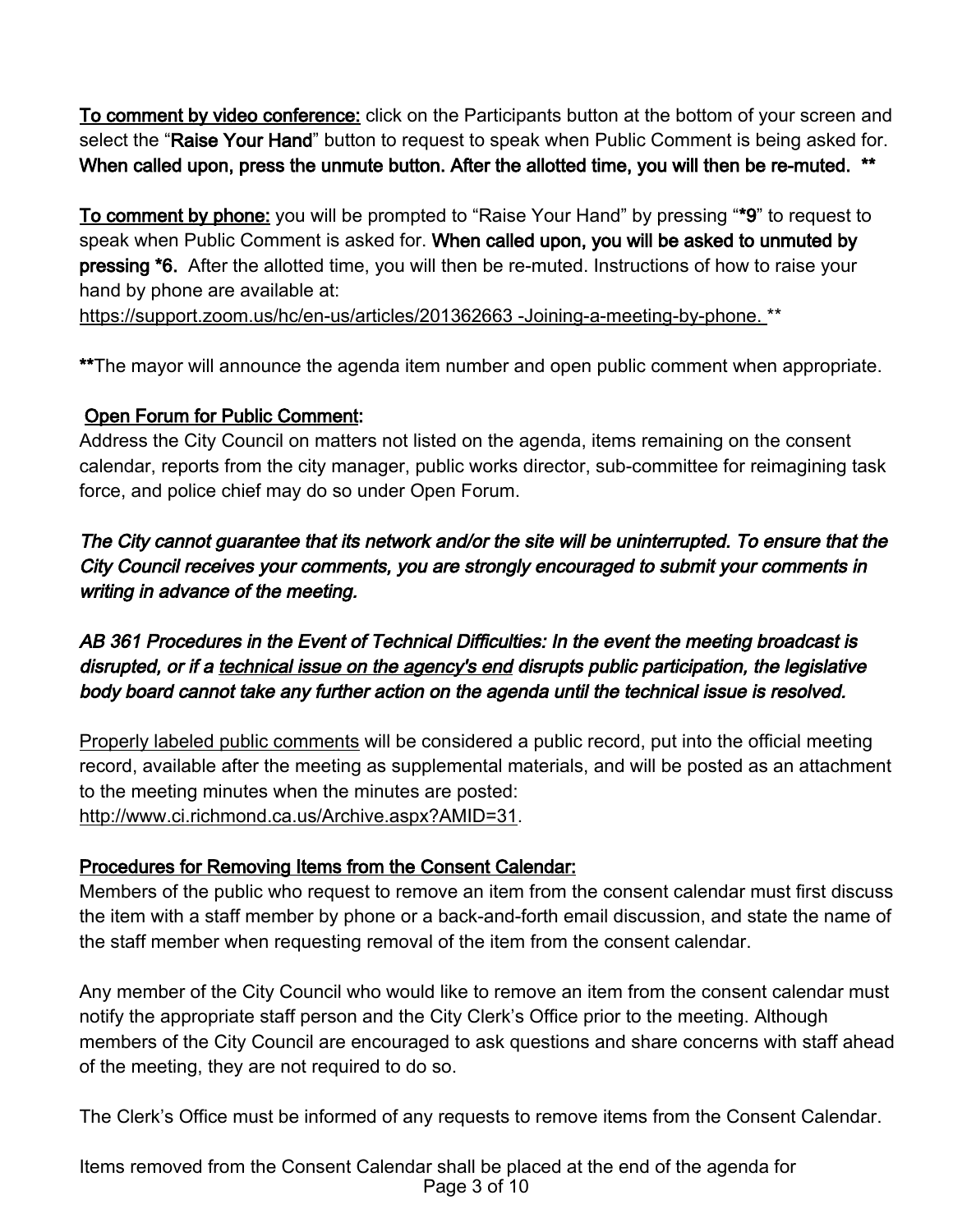consideration.

#### Accessibility for Individuals with Disabilities:

Upon request, the City will provide for written agenda materials in appropriate alternative formats, or disability-related modification or accommodation, including auxiliary aids or services and sign language interpreters, to enable individuals with disabilities to participate in and provide comments at/related to public meetings. Please submit a request, including your name, phone number and/or email address, and a description of the modification, accommodation, auxiliary aid, service or alternative format requested at least two days before the meeting. Requests should be emailed to [cityclerkdept@ci.richmond.ca.us](mailto:cityclerkdept@ci.richmond.ca.us) or submitted by phone at 510-620-6513, ext. 9, or 510-620-6509. Requests made by mail to City Clerk's Office, City Council meeting, 450 Civic Center Plaza, Richmond, CA 94804 must be received at least two days before the meeting. Requests will be granted whenever possible and resolved in favor of accessibility.

## Effect of Advisory on In-person public participation:

During the pendency of Assembly Bill 361, the language in this Advisory portion of the agenda supersedes any language contemplating in-person public comment.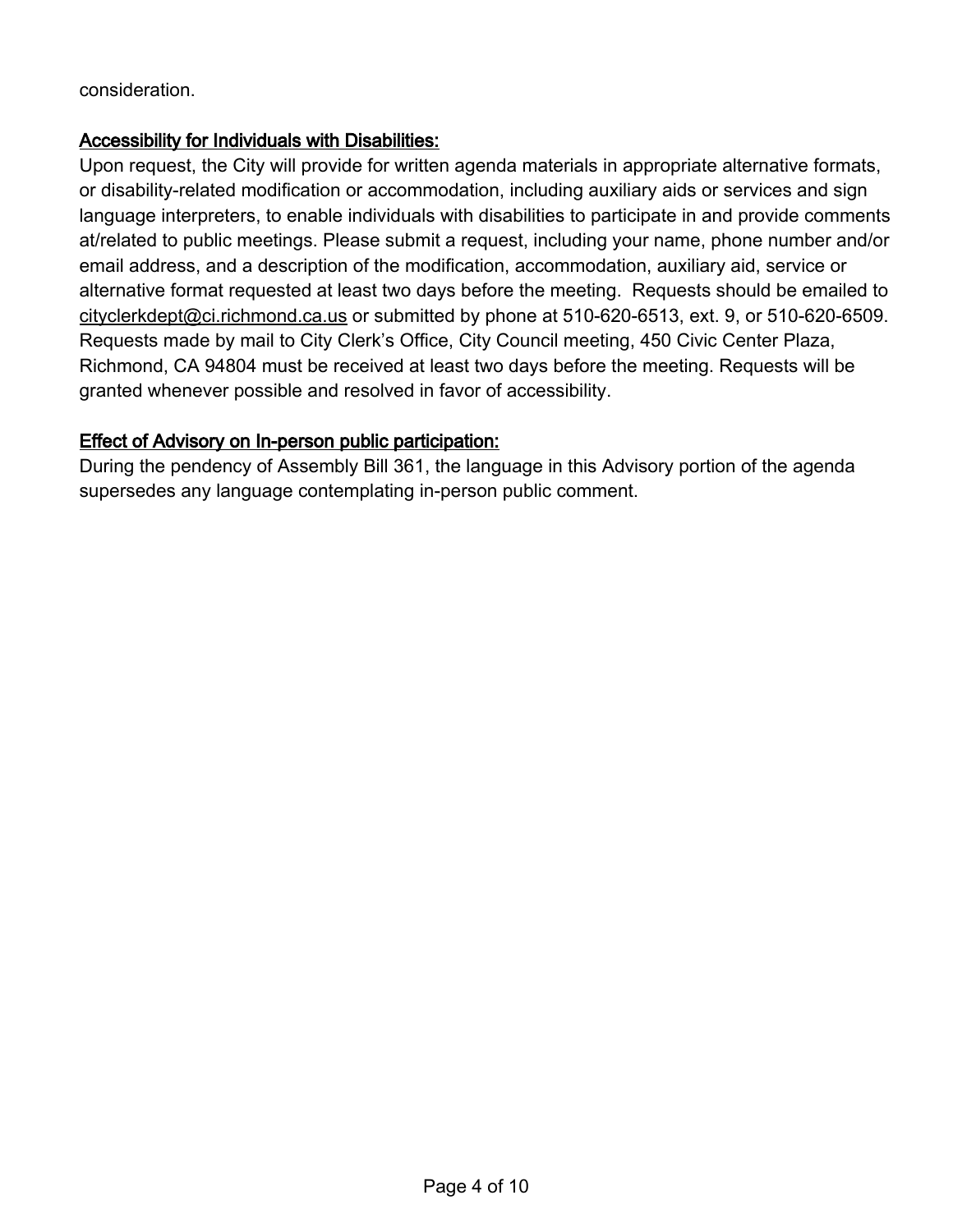# A. OPEN SESSION TO HEAR PUBLIC COMMENT BEFORE CLOSED SESSION

February 1, 2022 - 5:00 p.m.

B. ROLL CALL

.

C. CLOSED SESSION

#### C.1. CONFERENCE WITH LEGAL COUNSEL - EXISTING LITIGATION (paragraph (1) of Subdivision [d] of Government Code Section 54956.9)

- Hernandez v. Hodges
- SPRAWLDEF et al. v. City of Richmond
- The Guidiville Rancheria of California, et al. v. The United States of America, et. al.
- North Coast Rivers Alliance et al./Point Molate Alliance et al. v. City of Richmond

#### C.2. CONFERENCE WITH LEGAL COUNSEL - ANTICIPATED LITIGATION (Significant exposure to litigation pursuant to paragraph (2) or (3) of Subdivision (d) [as applicable] of Government Code Section 54956.9)

## **Three Cases**

In light of the California Court of Appeal's decision in Fowler v. City of Lafayette, the City Attorney's Office is attaching to this agenda four communications regarding the amended judgment and various agreements related to Point Molate. These letters provide the existing facts and circumstances for going into closed session on these items pursuant to California Government Code Section 54956.9(d)(2) and  $(e)(3)$ .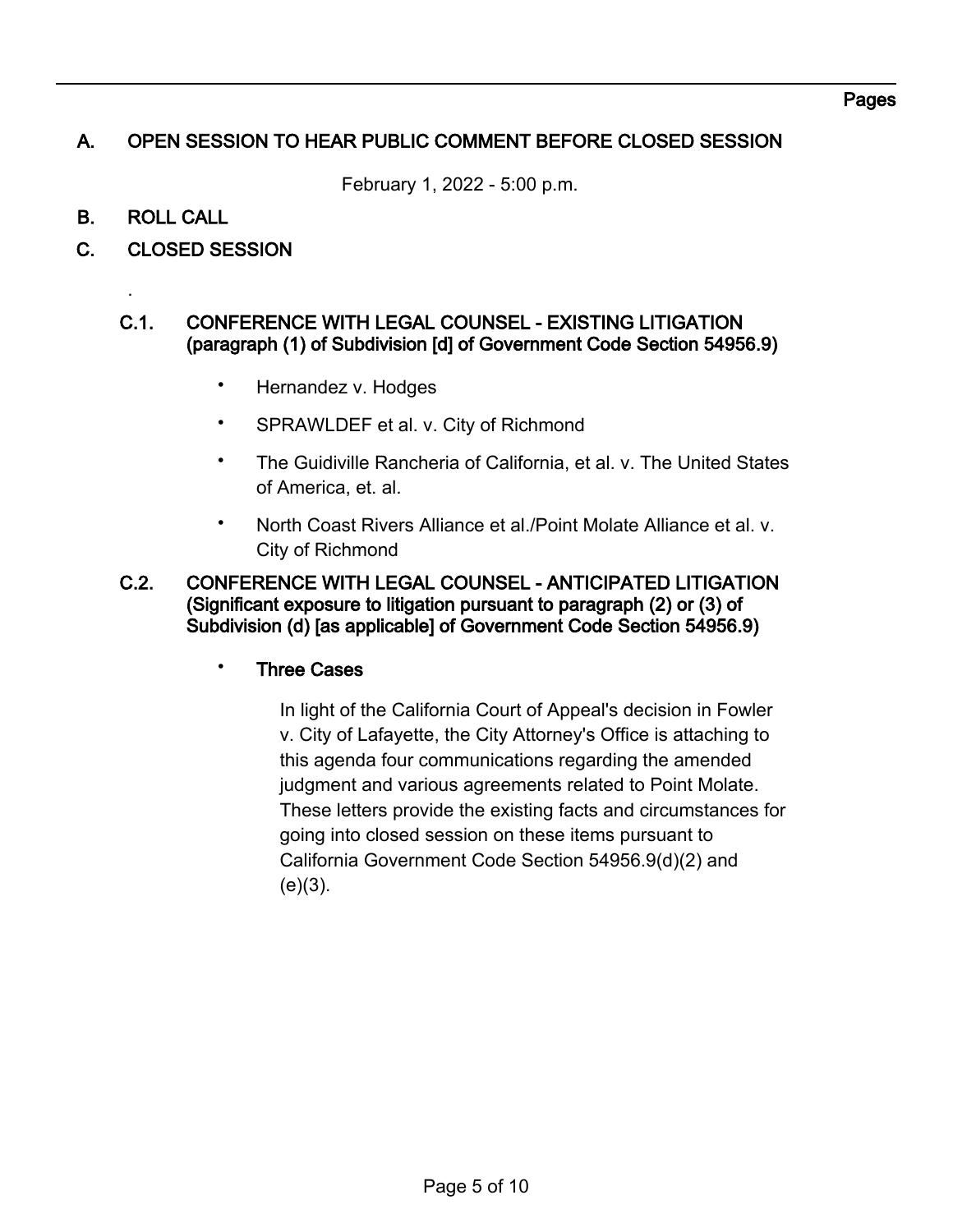- C.3. CONFERENCE WITH LEGAL COUNSEL ANTICPATED LITIGATION (initiation of litigation pursuant to paragraph (4) of Subdivision (d) of Government Code Section 54956.9)
	- One case Veolia Mediation

## C.4. PUBLIC EMPLOYEE PERFORMANCE EVALUATION (Government Code Section 54957)

 $\mathcal{L}_\text{max}$  , and the contract of the contract of the contract of the contract of the contract of the contract of the contract of the contract of the contract of the contract of the contract of the contract of the contr

- Title: City Manager
- D. PUBLIC COMMENT BEFORE CLOSED SESSION

## E. ADJOURN TO CLOSED SESSION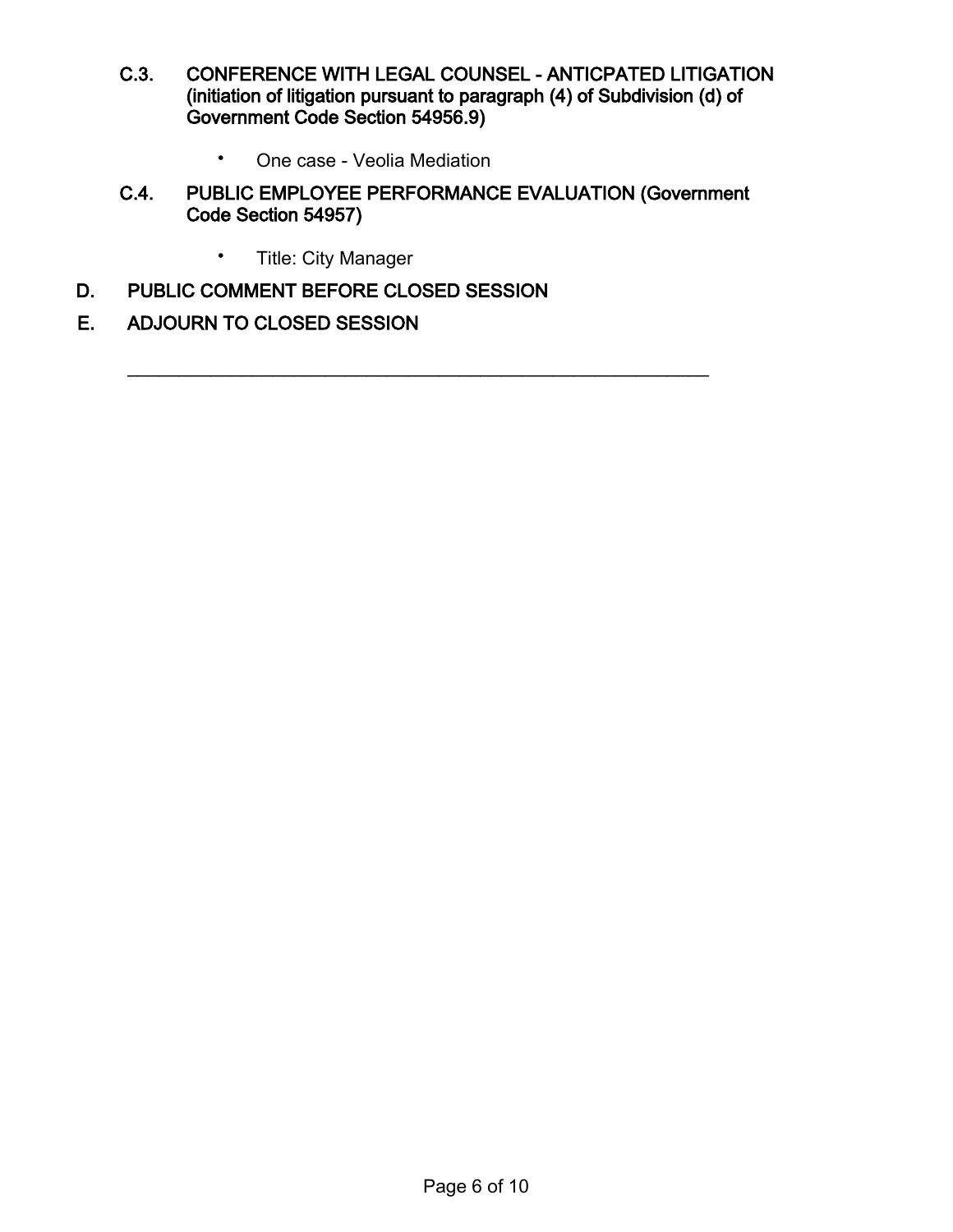# F. REGULAR MEETING OF THE RICHMOND CITY COUNCIL

February 1, 2022 - 6:30 p.m.

- G. ROLL CALL
- H. PUBLIC COMMENT INSTRUCTIONAL VIDEO
- I. STATEMENT OF CONFLICT OF INTEREST
- J. AGENDA REVIEW
- K. REPORT FROM THE CITY ATTORNEY OF FINAL DECISIONS MADE DURING CLOSED SESSION
- L. REPORT FROM THE CITY MANAGER (public comment allowed under Open Forum)
- M. ABATEMENT REPORT FROM THE PUBLIC WORKS DIRECTOR (public comment allowed under Open Forum)
- N. OPEN FORUM FOR PUBLIC COMMENT
- O. CITY COUNCIL CONSENT CALENDAR
	- O.1. City Clerk's Office

#### O.1.a. Minutes of the Regular December 21, 2022, City Council **Meeting**

APPROVE the minutes of the December 21, 2022, Regular City Council Meeting - City Clerk's Office (Pamela Christian 510- 620-6513).

## O.2. Community Development

#### O.2.a. Amendments to Richmond Municipal Code (RMC) Article 15.04.615 (PLN21-427)

ADOPT an ordinance (second reading) amending Richmond Municipal Code Sections 15.04.615.050.C and 15.04.615.010.B to extend the amortization period for existing nonconforming land uses related to coal and petroleum coke storage and handling and require the discontinuation of all such uses by December 31, 2026; and; DETERMINE that the ordinance is exempt from the California Environmental Quality Act ("CEQA") because it is not a Project under CEQA (CEQA Guidelines section 15378) and because it is exempt from CEQA pursuant to CEQA Guidelines sections 15301 (existing facilities exemption), 15307 (action to protect natural resources), 15308 (action to protect the environment), and/or 15061(b)(3) ("Common Sense" exemption where there is no reasonable possibility of a significant effect on the environment) – Community Development Department (Lina Velasco 510-620- 6841).

11

20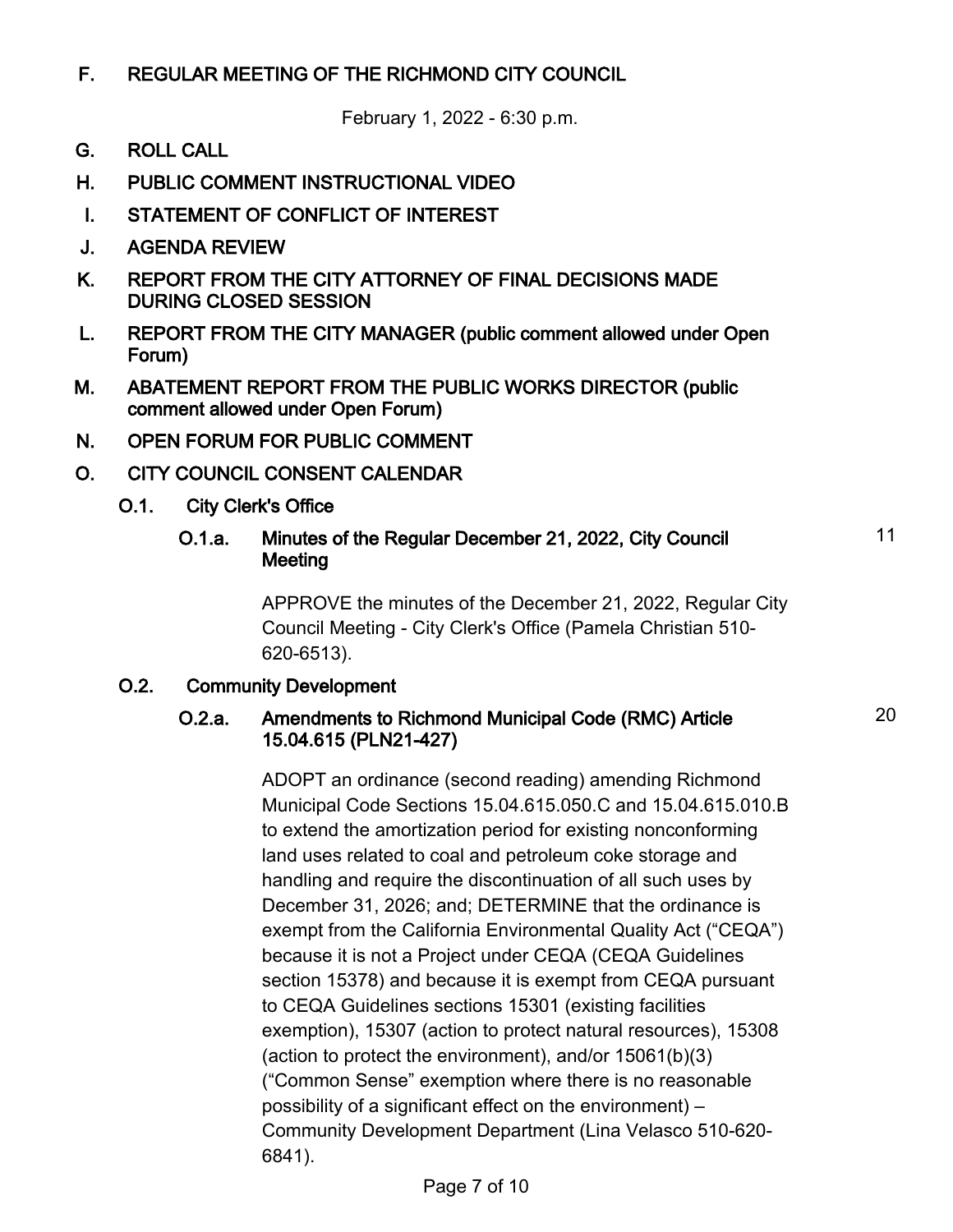| O.3. | <b>Economic Development</b> |                                                                                                                                                                                                                                           |     |
|------|-----------------------------|-------------------------------------------------------------------------------------------------------------------------------------------------------------------------------------------------------------------------------------------|-----|
|      | O.3.a.                      | <b>City-Wide Community Benefits Policy (Ordinance)</b>                                                                                                                                                                                    | 74  |
|      |                             | ADOPT an ordinance (second reading) for a city-wide<br>community benefits policy – City Manager's Office (Shasa Curl<br>510-620-6512).                                                                                                    |     |
| O.4. | <b>Finance Department</b>   |                                                                                                                                                                                                                                           |     |
|      | O.4.a.                      | Investment and Cash Balance Report for the Month of<br>December 2021                                                                                                                                                                      | 83  |
|      |                             | RECEIVE the City's Investment and Cash Balance Report for<br>the month of December 2021 – Finance Department (Belinda<br>Brown 510-620-6740).                                                                                             |     |
| O.5. | <b>Human Resources</b>      |                                                                                                                                                                                                                                           |     |
|      | O.5.a.                      | Resolution amending the salary schedule for Police Chief, City<br>Clerk, and Director of Information Technology Classifications                                                                                                           | 95  |
|      |                             | ADOPT a resolution amending the City's salary schedule to<br>revise the salary ranges for City Clerk, Director of Information<br>Technology, and Police Chief - Human Resources Department<br>(Anil Comelo/Sharrone Taylor 510-620-6600). |     |
| O.6. | Mayor's Office              |                                                                                                                                                                                                                                           |     |
|      | O.6.a.                      | <b>Black History Month - February 2022</b>                                                                                                                                                                                                | 102 |
|      |                             | PROCLAMATION declaring February 2022 as Black History<br>Month in the City of Richmond - Mayor's Office (Mayor Tom<br>Butt 510-620-6503).                                                                                                 |     |
| O.7. | <b>Police Department</b>    |                                                                                                                                                                                                                                           |     |
|      | 0.7.a.                      | Proposed 2-year sole-source contract with T2 Systems (referred<br>to as "T2") to provide citation services, collection services<br>support, and data transfer to California Department of Motor<br>Vehicles.                              | 107 |
|      |                             | APPROVE a 2-year sole source contract with T2 Systems for<br>an amount not to exceed \$50,000, for the period January 1,<br>2021, to December 31, 2022 - Police Department (Louie Tirona                                                  |     |

510-621-1802).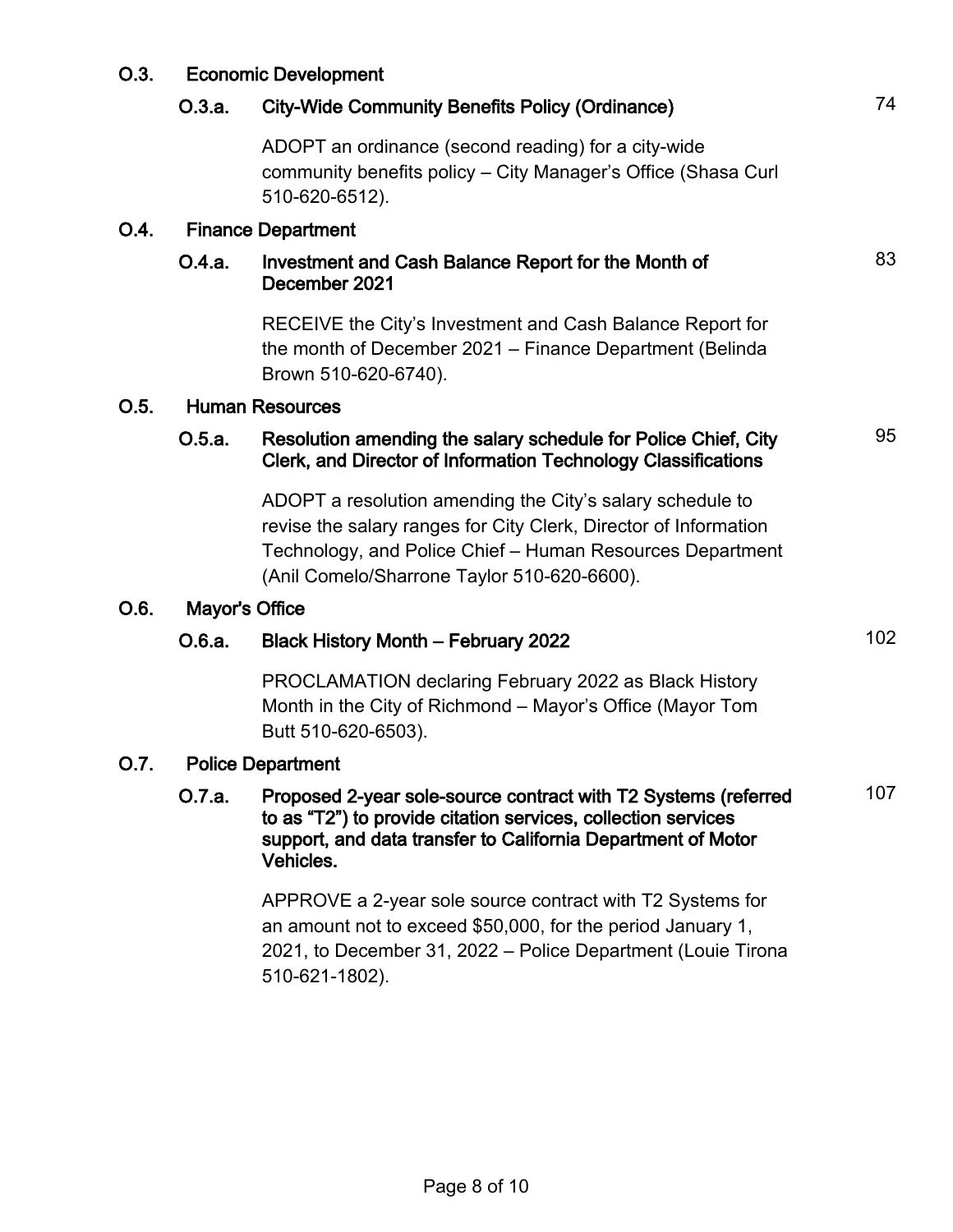## O.8. Public Works

## O.8.a. Resolution to Accept and Appropriate Hellman Foundation Grant Funds to Purchase Maintenance Equipment to Support the City of Richmond Parks Maintenance

APPROVE a resolution to ACCEPT and APPROPRIATE grant funds in the amount of \$264,000 from Hellman Foundation to purchase maintenance equipment to support City of Richmond Parks and Landscape Maintenance Division – Public Works Department (Joe Leach 510-620-5478).

## P. PUBLIC HEARINGS

# P.1. Redistricting Public Hearing 230

HOLD THE FOURTH PUBLIC HEARING AT 7:00 P.M. to receive public input on draft maps of voting district boundaries as part of the City's redistricting process; SELECT a map to establish district boundaries; and determine election sequence – City Clerk's Office (Pamela Christian 510- 620-6513).

#### P.2. Appeal of Planning Commission's approval of a conditional use permit and design review (PLN20-043) 279

ADOPT a Resolution Denying the Appeal and Affirming the Planning Commission's conditional approval of a Conditional Use Permit and Design Review, to construct a single-family residence on a vacant parcel located within the RL1 zoning district and -S, Shoreline overlay district at 357 Western Drive – Community Development Department (Lina Velasco 510-620-6706). This item was continued from the December 7, 2021, January 11, 2022, and January 18, 2022 meetings. The public hearing is closed on this item; for council discussion and resolution only.

## Q. NEW BUSINESS

# Q.1. Potential Formation of a Community Facilities District for Point Molate 329

RECEIVE information and quantitative analysis regarding the potential formation of a Community Facilities District for the Point Molate development project; and after deliberation, CONSIDER providing any policy direction, as needed, regarding formation of a Community Facilities District for the Point Molate development project – – Finance Department (Belinda Brown 510-620-6740). This item was continued from the January 25, 2022, meeting.

223